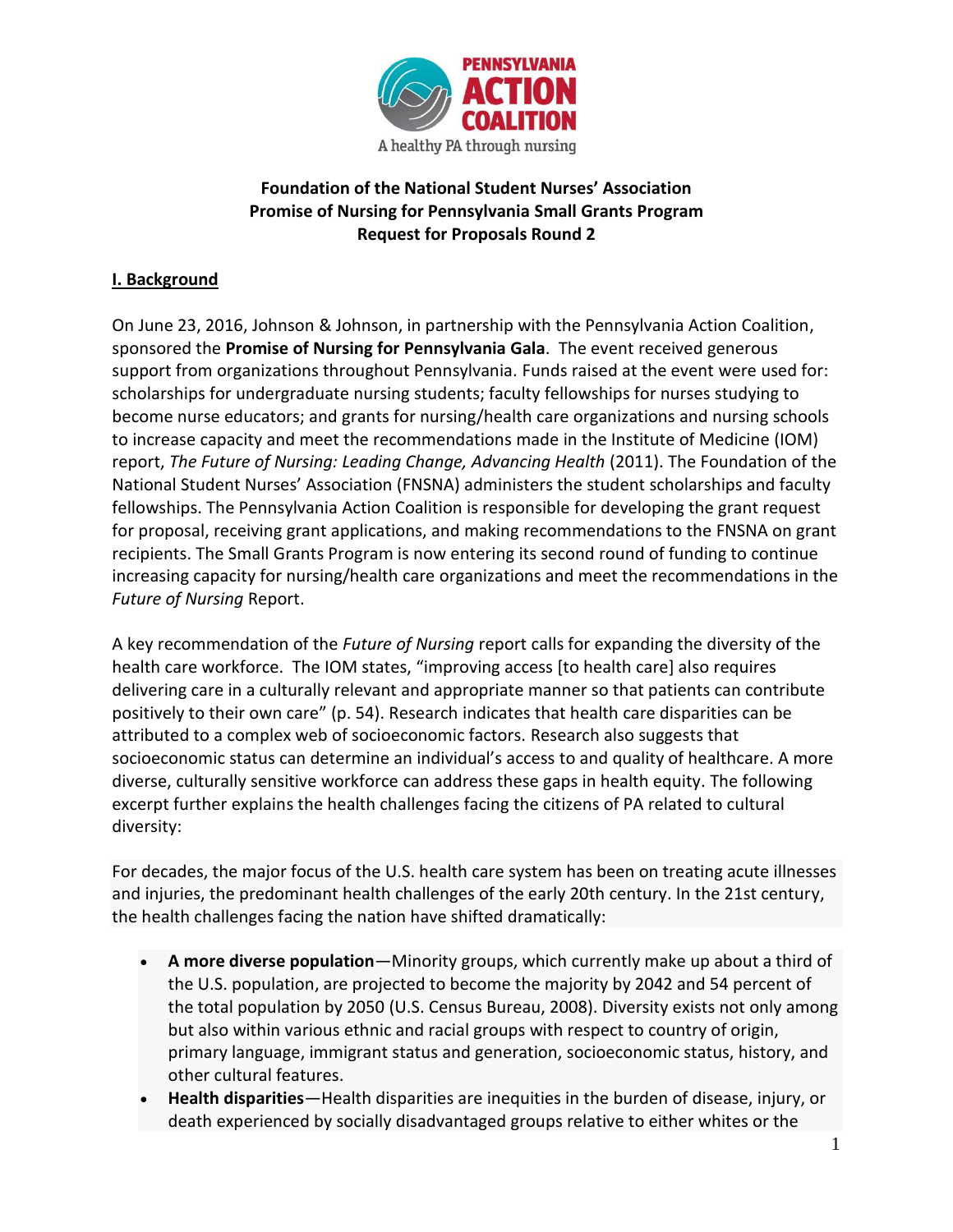

general population. Such groups may be categorized by race, ethnicity, gender, sexual orientation, and/or income. Health disparities among these groups are driven in part by deleterious socioenvironmental conditions and behavioral risk factors, and in part by systematic biases that often result in unequal, inferior treatment (IOM, 2003b).

 **Limited English proficiency**—The number of people living in the United States with limited English proficiency is increasing (U.S. Census Bureau, 2003). To be effective, care and health information must be accessible and offered in a manner that is understandable, as well as culturally relevant (IOM, 2004a; Joint Commission, 2007). While there are national standards for linguistically and culturally relevant health care services, the rapid growth of diverse populations with limited English proficiency and varying cultural and health practices is emerging as an increasingly complex challenge that few health care providers and organizations are currently prepared to handle (HHS Office of Minority Health, 2007).

The PA Action Coalition is a part of the national Campaign for Action, a joint initiative of the Robert Wood Johnson Foundation, AARP, and the AARP Foundation. The Coalition works to address growing concerns related to health care quality, access and safety, including efforts to increase diversity and cultural competency in the nursing workforce.

The PA Action Coalition defines diversity as all the ways in which we are similar and/or different. Diversity encompasses any dimension of human differences or similarities, including but not limited to: cultural, cognitive, and social variables that differentiate groups or people from one another (e.g., race, ethnicity, gender, age, sexual orientation, ability, geographic location).

For more information, visit the PA Action Coalition website at paactioncoalition.org.

## **II. Eligible Grant Applicants and Projects**

Grant proposals must be submitted by a 501(c)(3) non-profit organization or non-profit school of nursing in Pennsylvania. Hospital foundations may also apply. Priority will be given to grant proposals that address the above *Future of Nursing* recommendations related to cultural diversity. Examples include proposals that will:

- Improve health and health care by addressing issues of diversity in the community or health care workforce;
- Increase cultural competence of health care professionals, caregivers and nursing students through educational programs (e.g., curriculum development, podcasts and videos, online education such as webinars) ;
- Improve health care through linguistically and culturally relevant health care services and education;
- Recruit nursing students from underrepresented populations in nursing;
- Offer continuing education of nurse educators for teaching cultural competence;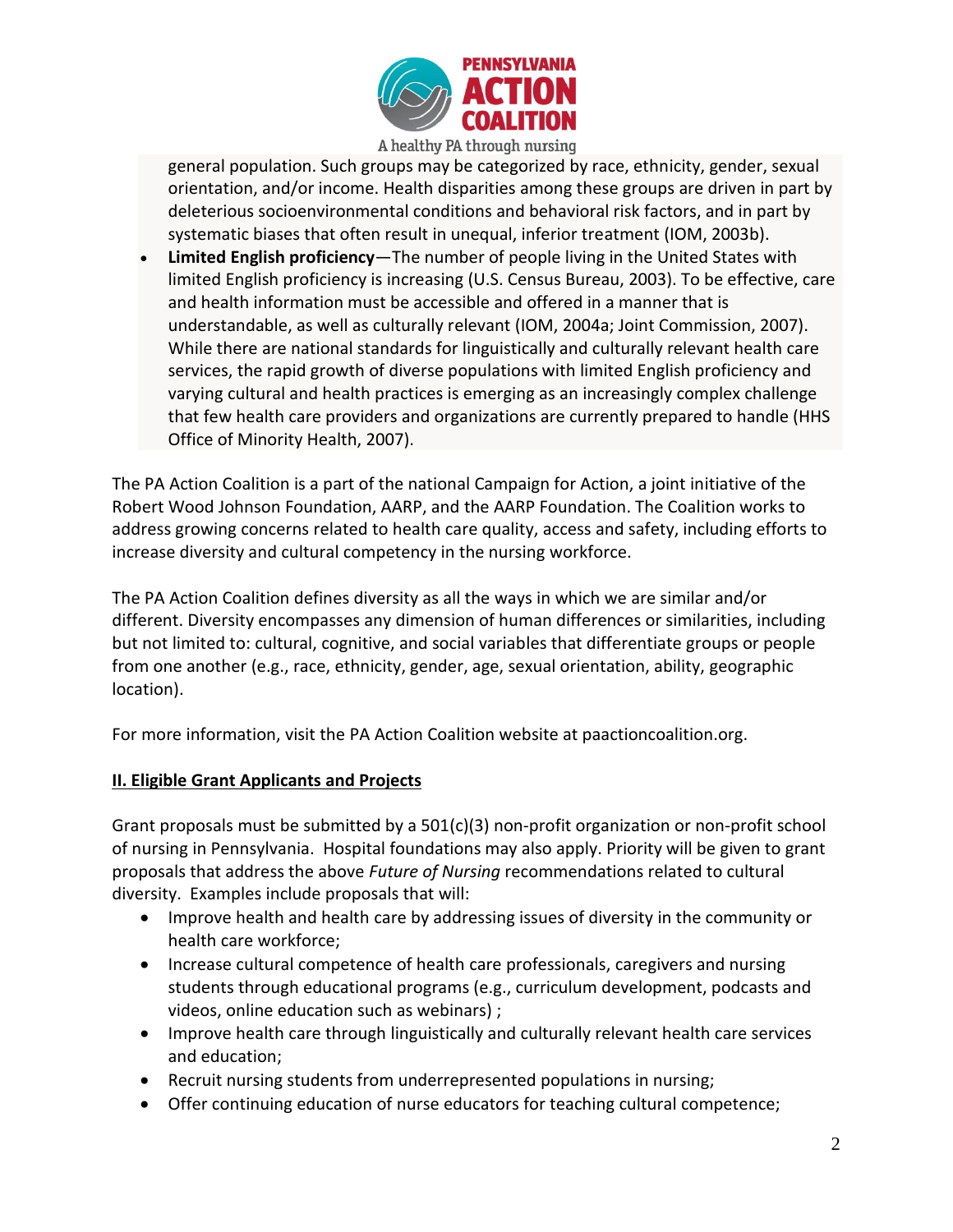

A healthy PA through nursing

- Provide train-the-trainers leadership programs that have broad reach to varied institutions and communities;
- Eliminate health disparities and improve access to services for vulnerable and socially disadvantaged groups.

Additional examples and resources are available in the Appendix and for download online at paactioncoalition.org [page].

## **III. Selection Process and Disbursement of Funds**

The Foundation of the National Student Nurses Association (FNSNA) is responsible for the collection and distribution of all funds raised at the gala event. The FNSNA has the fiduciary responsibility for overseeing the grant process to ensure that funds are distributed according to FNSNA policies and IRS regulations.

Johnson & Johnson and the Promise of Nursing for Pennsylvania steering committee selected the PA Action Coalition to assist the FNSNA in developing and distributing this Request for Proposal; reviewing applications; and making recommendations for grant recipients to FNSNA. In the event that a member of the review committee has a relationship with an organization submitting a grant proposal, that person will declare a conflict of interest and recuse him/herself from the decision process related to that particular proposal. The review committee will endeavor to recommend awardees representing the diverse geography of Pennsylvania.

Applications will be evaluated on the following factors:

- **Alignment with the** *Future of Nursing* **recommendations to build and retain a more diverse and/or culturally competent nursing workforce**: see examples in Part II and additional examples and resources in the Appendix
- **Ability to demonstrate that anticipated outcomes of the project can be met:** e.g., baseline metrics and post-project metrics.
- **Ability to advance the project goals beyond the grant period**: *e.g*., demonstrating institutional/financial/other commitment(s) to continue the goals of project; disseminating project findings; achieving lasting impact; building capacity.

Awards will be tiered at the \$5,000; \$10,000; and \$25,000 levels, with a maximum of two (2) \$25,000 proposals being supported. Applicants may submit up to two (2) project proposals and must specify the tier for which they are applying in each request. The review committee will recommend the total distribution of all awards to the FNSNA.

## **IV. Expectations of Awardees**

Grant funding must be used for programmatic expenses as described in the grant proposal, not for general organizational operating support. In addition, grant funds may not be used to: pay tuition for degree granting programs; pay for NCLEX review classes for students; purchase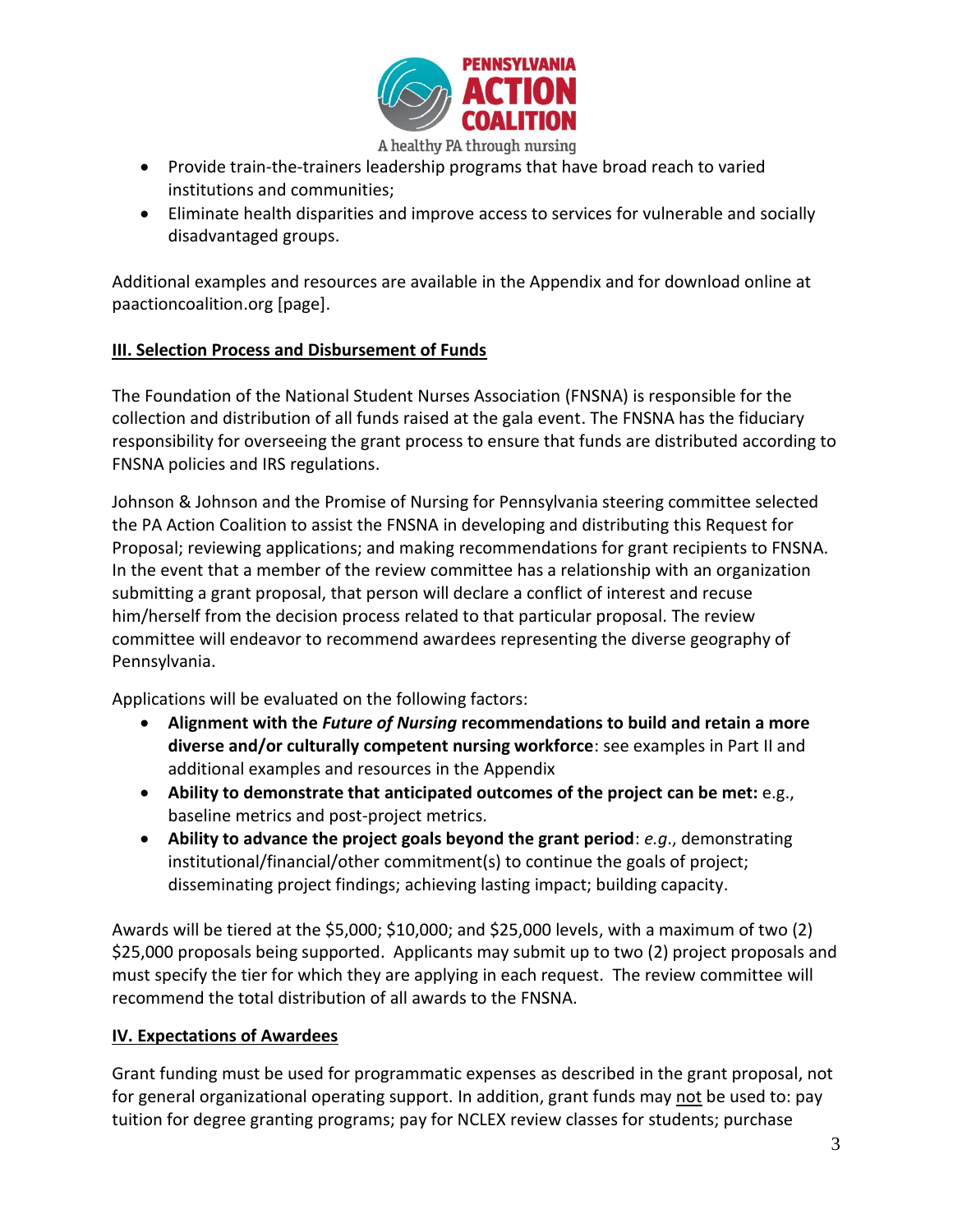

faculty release time; or salaries or payment for staff recruitment expenses. Awardees are expected to participate in PA Action Coalition activities related to their interests and support its initiatives.

Awards will be announced on or before November 1. The grant projects are expected to begin on January 1, 2020 and end December 31, 2020. The PA Action Coalition will provide grantees with technical assistance to help accomplish project goals and measure outcomes throughout the grant period. Interim and Final reports must be submitted to the FNSNA. At the conclusion of the grant period, awardees are expected to share their findings with the PA Action Coalition (for example, through a webinar, board meeting presentation, report, or other forum).

Contact: Applicants should contact Jennifer Horn at [jhorn@nncc.us](mailto:jhorn@nncc.us) with questions or if they need assistance to identify a 501(c)(3) to submit the grant and administer grant funds.

## **V. Distribution of Request for Proposals in Pennsylvania will include:**

Schools of Nursing Hospital Foundations Nurses Associations Non-profit health-related Foundations

## **VI. Proposal Submission**

## **Proposals must be submitted online at the following link on or before Monday, October 7 at 11:59pm:**

<https://form.jotform.com/nsnainc/promise-of-nursing-for-pennsylvania>

Be prepared to enter the following:

- 1. Demographic information: name of organization, address, contact person, email and phone number.
- 2. Project Summary: Describe your proposed project. (Maximum 200 words)
- 3. Target Audience Community or population addressed in proposal. (Maximum 100 words)
- 4. Goals, objectives, and activities to meet objectives and anticipated outcomes. (Maximum 200 words)
- 5. Proposed timeline for meeting goals, objectives, activities, and anticipated outcomes. (Maximum 100 words)
- 6. Describe how the outcomes will be measured. (Maximum 100 words)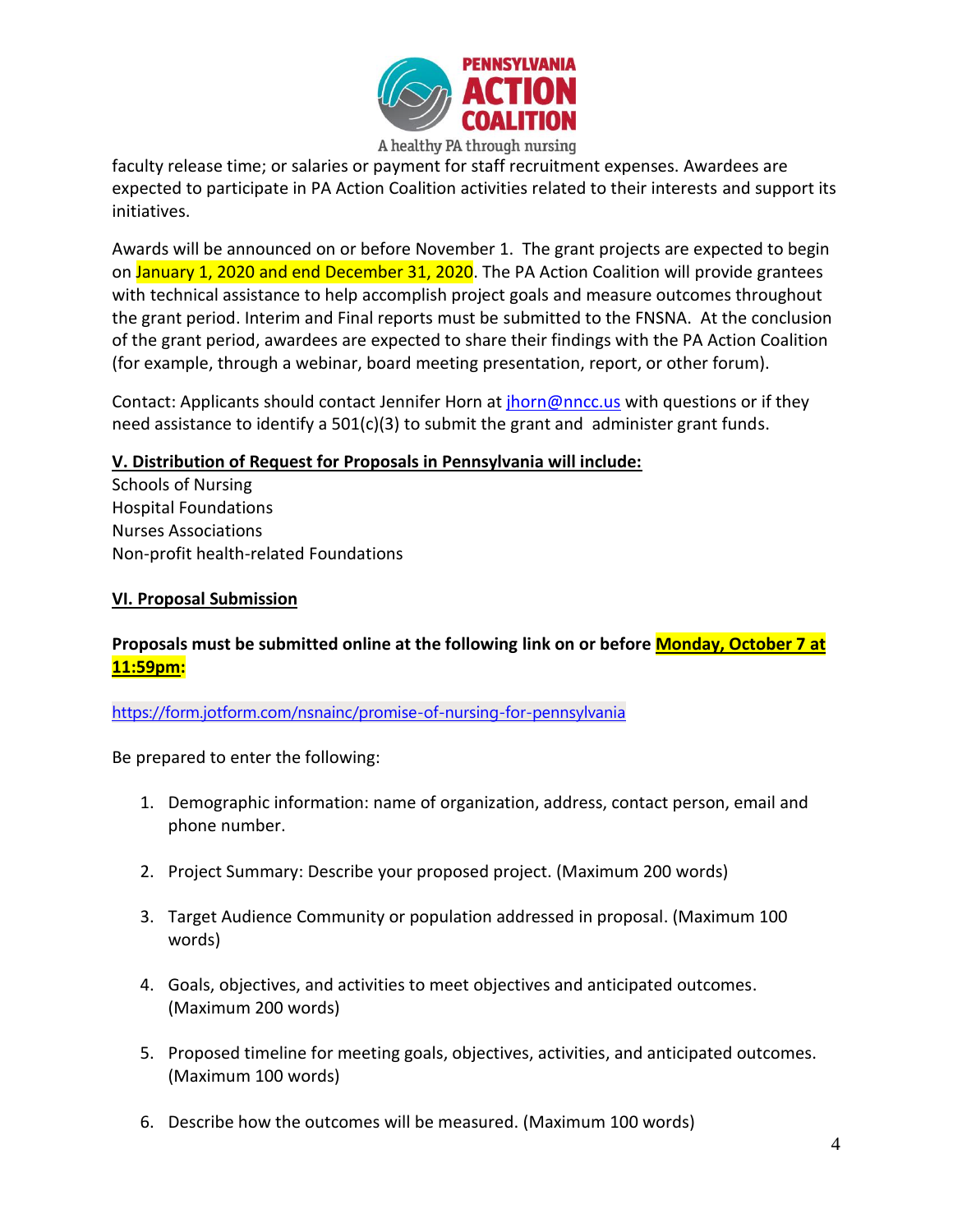

- 7. Explain how project will be continued after funding period has ended. (Maximum 100 words)
- 8. Explain how the outcomes of the project will be disseminated (*e.g.*, publication, webinars, seminars, etc.) (Maximum 50 words)
- 9. Upload resume(s) of key individuals involved in the implementation of the proposal and the role they will play.
- 10. Upload detailed Budget and justification for each budget line.
- 11. Upload 501(c)(3) IRS Determination Letter.
- 12. Sign statement of understanding: **If this proposal is funded I agree to fulfill the project as described and to submit an interim and final report to the FNSNA; and to return any unused funds to the FNSNA at the conclusion of the project.**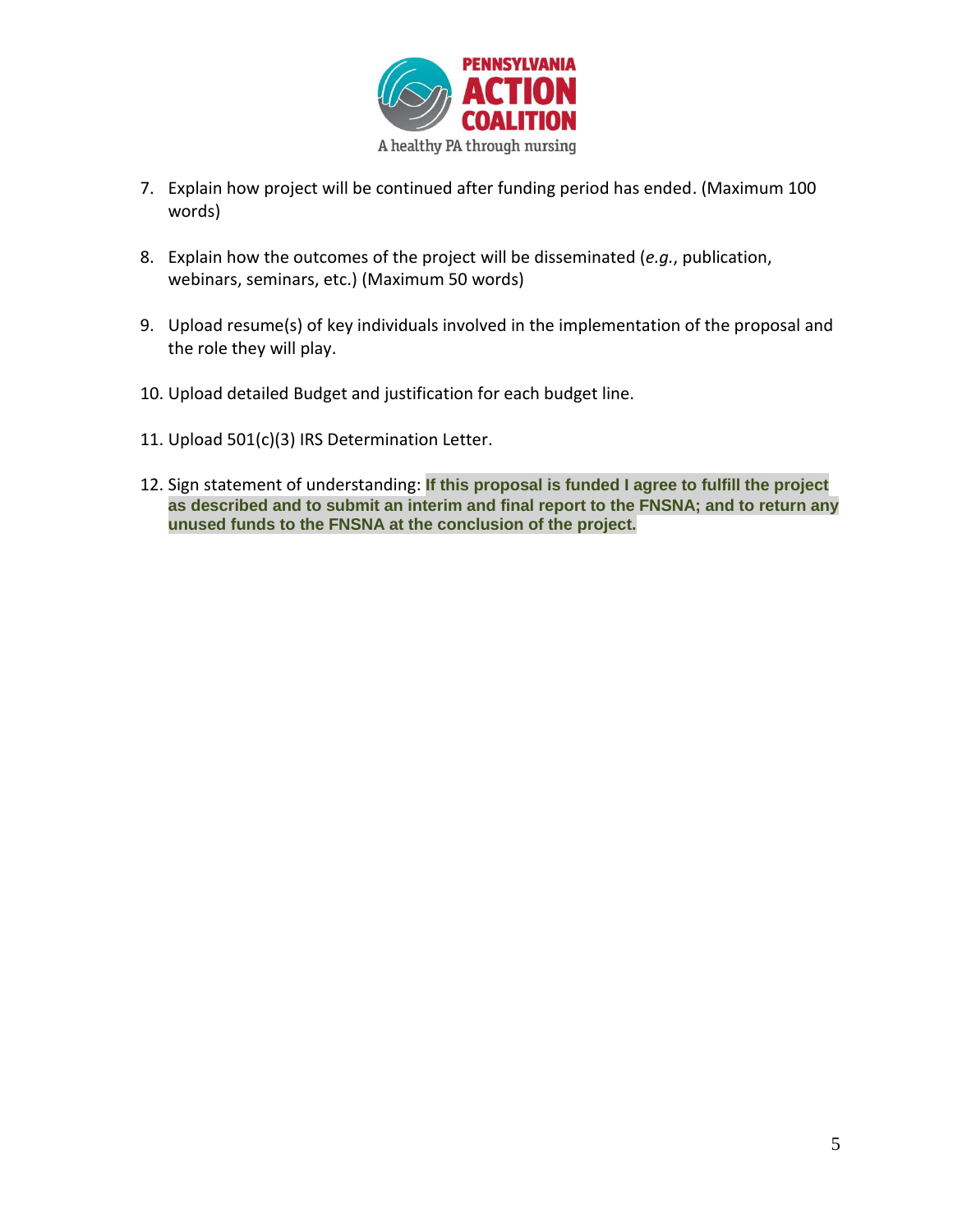

# **Promise of Nursing for Pennsylvania—Call for Proposals Examples of Topics and Resources for Grant Proposals**

Grant proposals for nursing schools and nursing/healthcare non-profit organizations must address increasing capacity in nursing schools (faculty and students) and/or meeting the recommendations made in the [Institute of Medicine \(IOM\) report,](http://www.nationalacademies.org/hmd/Reports/2010/The-Future-of-Nursing-Leading-Change-Advancing-Health.aspx) *The Future of Nursing: [Leading Change, Advancing Health](http://www.nationalacademies.org/hmd/Reports/2010/The-Future-of-Nursing-Leading-Change-Advancing-Health.aspx)* (2011). The following are examples of possible proposals.

## **Increasing Diversity**

Diversity exists not only among, but also within various ethnic and racial groups with respect to country of origin, primary language, immigrant status and generation, socioeconomic status, history, gender orientation, religious beliefs, and other cultural features. Interdisciplinary collaboration may also be considered. Proposals must include measurement of outcomes.

- Recruiting under-represented populations into the nursing profession and retaining these students through to graduation.
- Development and implementation of mentor-protégée programs for diverse students, faculty or practicing nurses and mentors.
- Development and implementation of cultural competence curriculum to ensure that nursing students and practicing nurses have the ability to provide effective care for patients who come from different cultures.
- Effective communication for diverse populations: may include sign and body language in addition to foreign languages for medical/nursing personnel and students (i.e. medical Spanish).
- Health literacy and health promotion for community-based vulnerable populations. May include health screenings with health education component.
- Development of education tools such as infographics, posters, webinars, short videos or podcasts for students, public/health and community-based healthcare providers working in clinics that focus on topics such as cultural competence, community health needs assessment, health literacy, access to healthcare insurance and services, and serving the health needs of vulnerable populations.
- Funding for diverse students, faculty or practicing nurses to attend leadership development programs that include sharing of information learned with colleagues after the conference through presentations, publications, and webinars.
- Community assessment and data collection which results in discovery of community health needs disseminated through publications and presentations to community leaders and culminates in health policy development.
- Opportunities for collaboration of healthcare leaders and community leaders such as a presentation of community health assessment followed by networking reception.
- Assessment of organizational board composition in specific communities to determine number of diverse representatives; number of registered nurses and other healthcare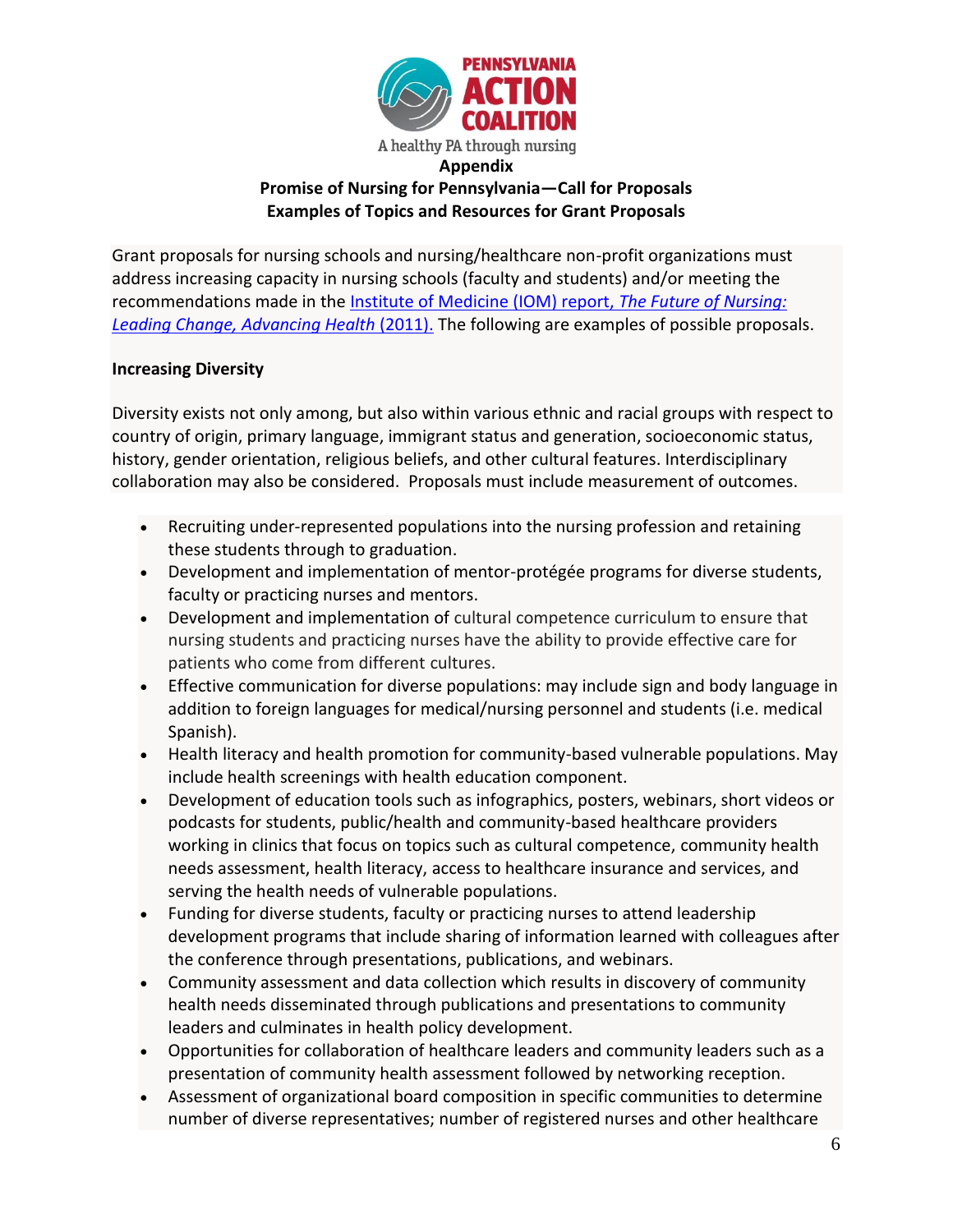

professions; and number of man and women serving in board positions. This would be followed by developing strategies to increase diversity on community-based boards.

• Interdisciplinary programs on policy development to address healthcare access and quality.

#### **Nursing Education—additional topics for faculty and student development:**

- $\triangleright$  Support for faculty to attend the college/university's faculty development programs and courses;
- $\triangleright$  Courses to meet teaching certification requirements;
- $\triangleright$  Creation of faculty joint-appointments with area healthcare providers;
- $\triangleright$  Support for faculty to attend faculty development workshops or conventions off campus;
- $\triangleright$  Tuition for on-line faculty development courses;
- $\triangleright$  Creation of continuing education workshops that enhance classroom and clinical teaching/learning;
- $\triangleright$  Establish programs to mentor new faculty to the clinical educator role from area health care delivery organizations
- $\triangleright$  Establish a program for staff nurses to mentor students and utilize those students at a higher capacity.
- $\triangleright$  Technology education for faculty (i.e. simulation labs);
- $\triangleright$  Curriculum development for innovative programs that increase the student capacity of the nursing program;
- $\triangleright$  Curriculum development for graduate level courses to prepare nurse educators;
- $\triangleright$  Improving student outcomes and strategies to increase test scores (i.e. teaching and learning methodologies for adult learners);
- $\triangleright$  Strategies to support articulation between Associate Degree and Diploma schools with Baccalaureate or Masters bridge programs for rapid entry of students into RN degree completion programs;
- $\triangleright$  Fast-track undergraduate nursing curriculum design (i.e. second-degree students);
- $\triangleright$  Audio/video tapes, DVDs, and/or software for shared use of faculty groups;
- $\triangleright$  Cost of speakers and consultants.

## Funds may **not** be used to:

 $\triangleright$  Pay tuition for degree granting programs (Fellowships for graduate education for nurse educators available through the **Foundation of the National Student Nurses Association**).